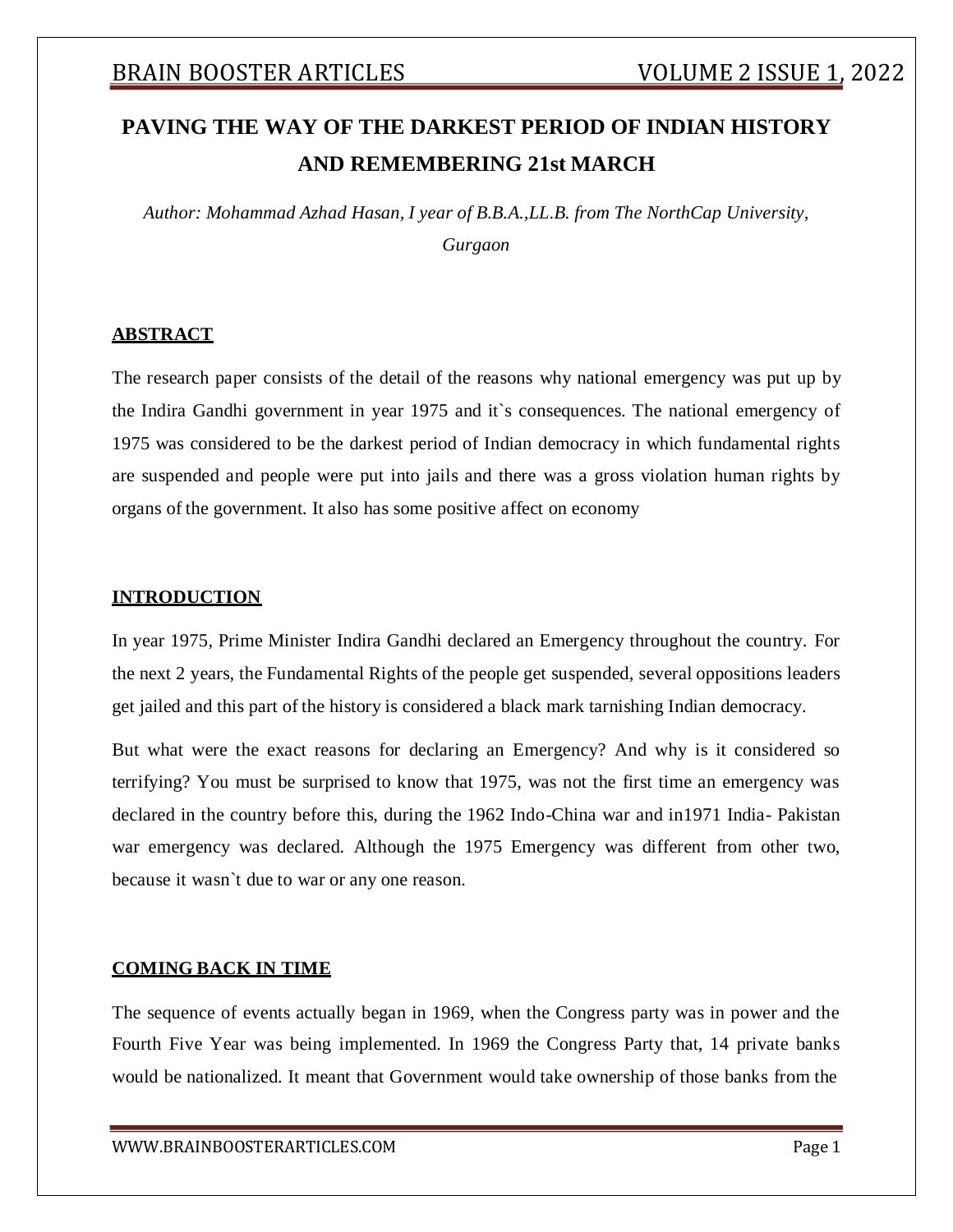private companies. Several businessmen like J.R.D Tata, investors and shareholders opposed the decision of nationalism

On 18th July 1969, the government decided to pass it through an Ordinance, but soon the government realized that, the parliament session was due to begin on 21st July and the President was due to leave his office on the  $20<sup>th</sup>$ , so, the ordinance was drafted in a hurry and almost overnight, it is signed by the President before the Parliament session began. You can clearly see how important this policy was considered by Indira Gandhi for the welfare of the country, the justification from Mrs. Gandhi that if these banks are nationalized then the banks could reach everywhere in the country and could provide their services even the poorest citizen that something for-profit company company may never do because think of there profit first. Basically it's about socialism versus capitalism and their advantages and disadvantages. The bank shareholder will not be happy with their decision, there was a bank Central Bank of India and one of it`s shareholder was R.C Cooper, approached the Supreme Court regarding this decision and he earned a small victory in SupremeCourt. The court declared that the law enacted by the government, was discriminating against the 14 banks which were nationalized and that it was unfair to the shareholders, so, the ordinance by the government by the Supreme Court. Here begin the battles of the Indira Gandhi government versus courts.

### **BATTLE BETWEEN COURT AND THEN GOVERNMENT**

When Supreme Court rejected the ordinance of the Indira Gandhi government, the government brought in anew amendment to the Constitution the next year and this amendment reverse the judgement of the Supreme Court decision. A few years later, there was similar case between Indira Gandhi government and Supreme Court regarding Privy Purse. Privy Purse is payment given to the royal families of the Princely States in India, it was practiced in India because when the government united all the Princely States to form India in 1947, then the condition was laid down that their ruling families would be given a payment by the Indian government. But Indira Gandhi did not like these payments, so, her government introduced a Bill to abolish Privy Purse, but this Bill couldn`t be passed in the Rajya Sabha that is why the government came up with new technique. They came out with a proclamation that the Princely States would ease to be recognized as such. It means that there would be no more ruling families in the country. Once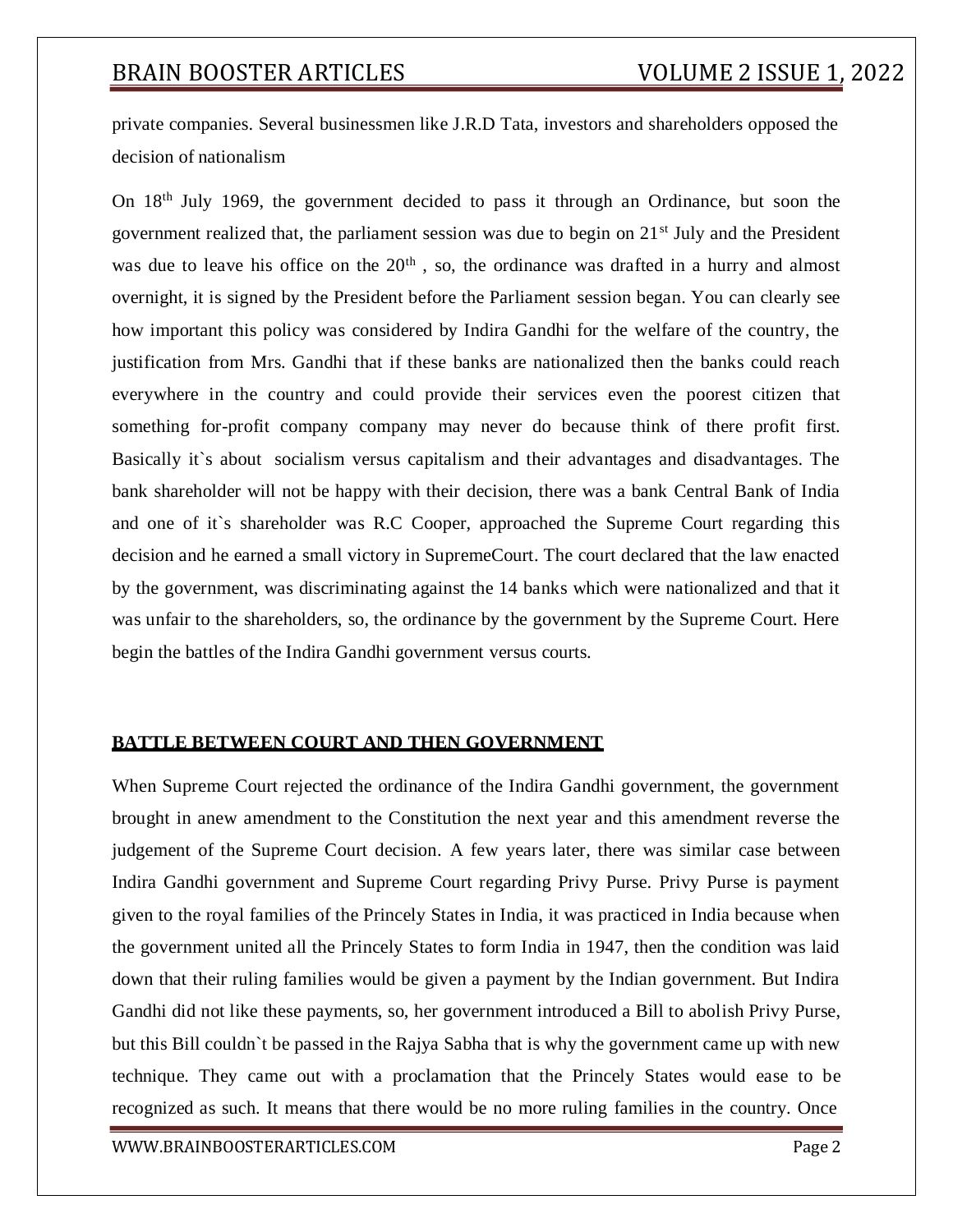again the matter reached the Supreme Court and Supreme Court declared this proclamation null and void. Then as usual Indira Gandhi government in 1971 added another Constitutional Amendment, that clearly stated that the Privy Purse would be abolished for the ruling families and the judgement of the Court was thus reversed. An interesting fact about is that the royal families protested this decision running elections. The Nawab of Pataudi at times was Mansoor Ali Khan Pataudi father of Bollywood actor Saif Ali Khan contested elections from Gurgaonbut only able to get 5% vote. But on the other hand, another royal family, VijayaRajeScindia and her son MadhavraoScindia contested elections and they won 1971 elections this is why Scindia family is involved in politics even today.

The battles between court and government were the reasons emergency was declared by the government. Coming in year 1971 this was the year when the Indira Gandhi won the elections again and this time becomes the dominant Prime Minister. Under her, centralization of power was evident and it is said that the Chief Ministers of the various states and the cabinet ministers, was being selected by Indira Gandhi based on who was favoured by her, an accusation that is being levied on the PrimeMinister Narendra Modi nowdays. Year 1971 was also they year when the India-Pakistan war took place due this there was a terrible effect on the Indian Economy, inflation rose and the prices of essentials commodities increased rapidly. At the same time Congress party had become so powerful that corruption had crept into it the Principal Secretary of Indira Gandhi had pointed it out himself. The corruption in the state government was worse. In 1974, the Chief Minister of Gujarat was Chimanbhai Patel a major scam involving him surfaced and people started calling him "ChimanChor" in Gujrat. People came out on road to protest, student protested, buses were burned, shops were looted and police was attacked. It is known as Navnirman Movement. This was a strong demand from the people of Gujrat to dissolve the state government. Indira Gandhi was left wit no choice so she dissolved the state government.

### **STATE OF ECONOMY**

In 1973 there was terrible international oil crisis because of this by 1974, crude oil prices went up by 300% once again the common people suffered and inflation and price rise is seen. In the same year, a movement similar to the one in Gujrat began in Bihar by students it was led by J.P

[WWW.BRAINBOOSTERARTICLES.COM](http://www.brainboosterarticles.com/) Page 3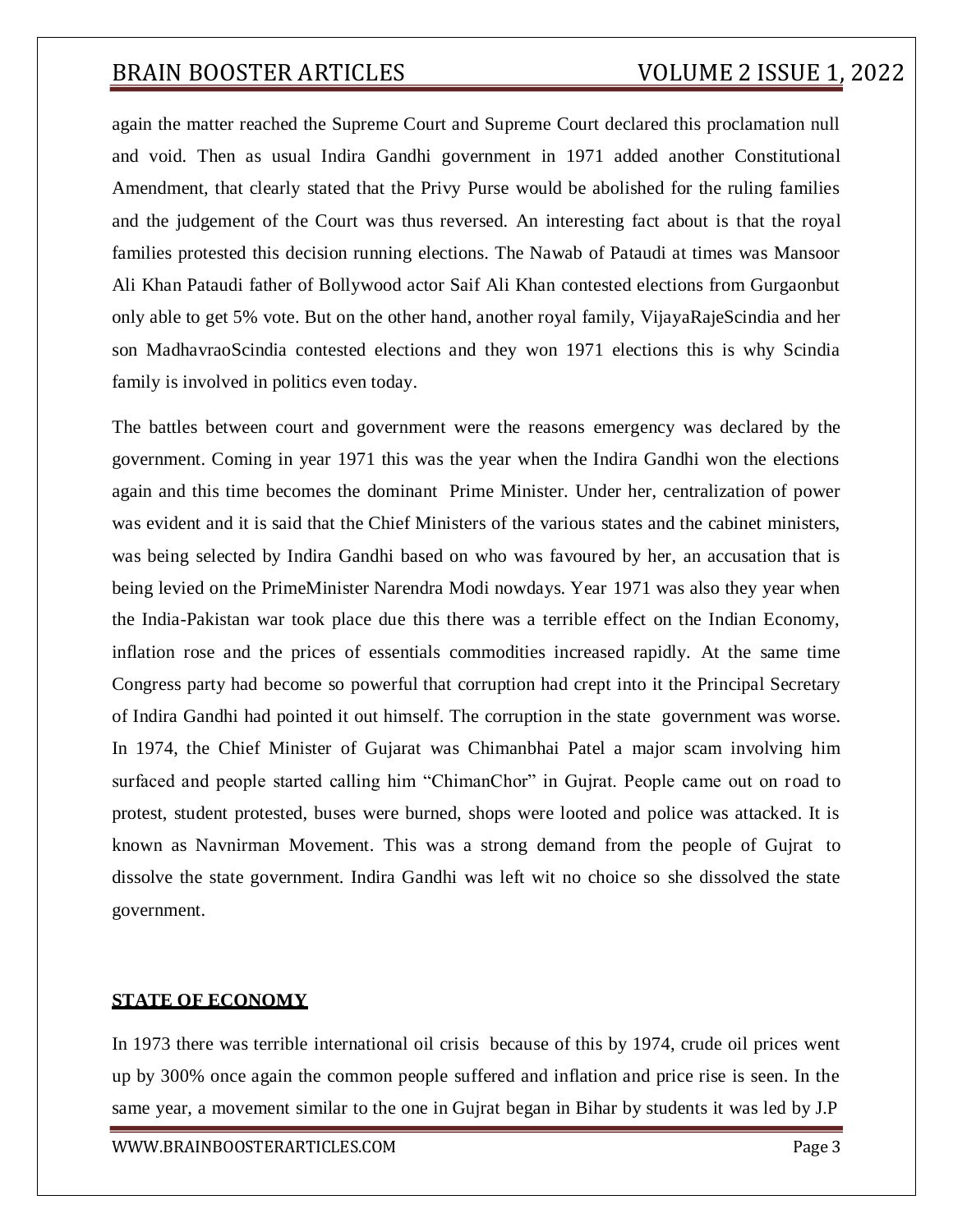Narayan. Non-violent protests were held against the corruption of the congress government and the dissolution of the Bihar government is demanded. Another leader Jorge Fernandes carries out a 3 day long railway strike for demanding better working conditions and better salary for the railway workers more than 1.7 million workers protested in it and it become the largest industrial strike in the world at the time. "PURA RASHAN PURA KAAM WRNA HOGA CHAKKA JAAM" "JANTA KA DIL BOL RAHA HAIINDRA GANDHI KA SINGHASAN DOL RAHA HAI". These were some of the slogans from that protest. A year has passed but Indira Gandhi did not soften like she dissolved the Gujrat Government because of the pressure, she doesn`t do in Bihar in fact, she claims that the movement were trying to end democracy calling them foreign funded anti-national movements but protest continue.

### **FINAL ROAD TO EMERGENCY**

Constant strikes, devastating inflation, price rise, unending protests and allegations for corruption. In March1975, Indira Gandhi gets another shock from Allahabad High Court. The thing was that for the previous 2 years there was case going on against Allahabad High Court this case was filed by the socialist election candidate Raj Narayan. He had contested the elections against the Indira Gandhi in 1971 from the same seat of Raibareilly in Uttar Pradesh. Raj Narayan was also an Indian Freedom Fighter but he is more popularly known for this case against Indira Gandhi. Raj Narayan accused Indira Gandhi directly that she won her election seat with unfair means and manipulated the ballots. 14 crimes were reported against Indira Gandhi but she was convicted only for 2 crimes by the court. The first crime was that she was using the UP government to build a huge stage to give her speech and second crime was that her election agent Yashpal Kapoor was a government employee even at the time of elections. Because of these court nullified Indira Gandhi seat of Lok Sabha seat as null and void and she was removed from Lok Sabha. Indra Gandhi moved to Supreme Courtto appeal this judgement. The opposition exploited this opportunity and they took to the roads to demand that the corrupt Prime Minister should resign. Morarji Desai said that a do or die movement was beginning against the congress. The decision of the Allahabad High Court had come on  $12<sup>th</sup>$  June 1975, and what happened after 24th June was no less than a filmy drama. On that day, Indira Gandhi`s appeal was herd in the Supreme Court and the Judges said that all her privileges can be withdrawn that she may not be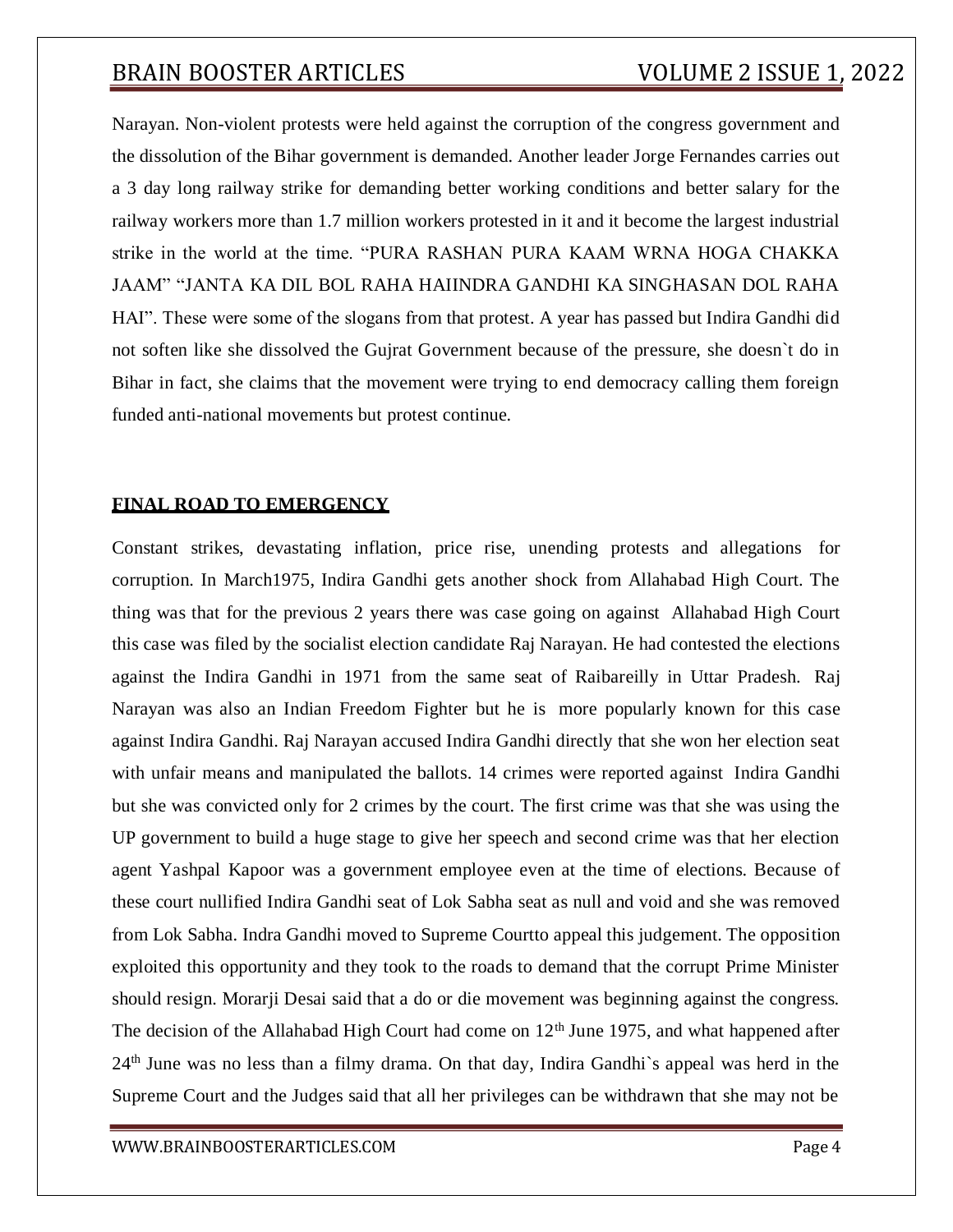able to vote or contest election for next 6 years but she remain the Prime Minister till the next hearing. After the court`s statement, there was an uproar on the streets, the intensity of the protests of the opposition increased further. Some congress leaders started protesting in favour of Indira Gandhi. The rallies against the Indira Gandhi on of those was led by J.P. Narayan he urged the students to come out and protest and stop obeying the police this is kind of Civil Disobedience and this will also be known as internal disturbance.

If we read Article 352 of the Indian Constitution it states that an Emergency can be declared by the President of India if India`s security is threatened by " war or external aggression or internal disturbance". Meaning that in India, an emergency can be declared for 3 reasons, the first reason is if India goes on a war with another country, second is external aggression and third reason is if there is a rebellion in the country. The last two emergency being declared in India, was because of the reason of war but this emergency of 1975 the internal emergency was used as a reason. On 25th June 1975, Indira Gandhi consulted with some of her ministers and on their advice sends a written note to the then President Fakhruddin Ali Ahmed, requesting that he declares an internal emergency in the country. And he does so, on the night of  $25<sup>th</sup>$  June within few hours several opposition leaders were arrested including Morarji Desai, JP Narayan, LK Advani, and Charan Singh. The government cuts the power supply to the newspaper offices in Delhi that night so, that no newspaper could be printed the next day. The next morning, it is announced on the radio by Indira Gandhi of the emergency.

### **CONCLUSION**

So there were several root causes and reasons actually but the High Court judgement declaring Indira Gandhi seat to be null and void and the slogans of JP Narayan basically become trigger point because of which the emergency was declared.

What happened in the next two years is historic in itself this is known as darkest period of the Indian democracy, fundamental rights of the people was taken away and people continuing to protests were arrested. More than 1000000 innocent people were arrested, many oppositions leaders and activists go grounded during this period. Several organizations like RSS and Jamaate-Islami were banned even some congress leaders who were against the emergency were also